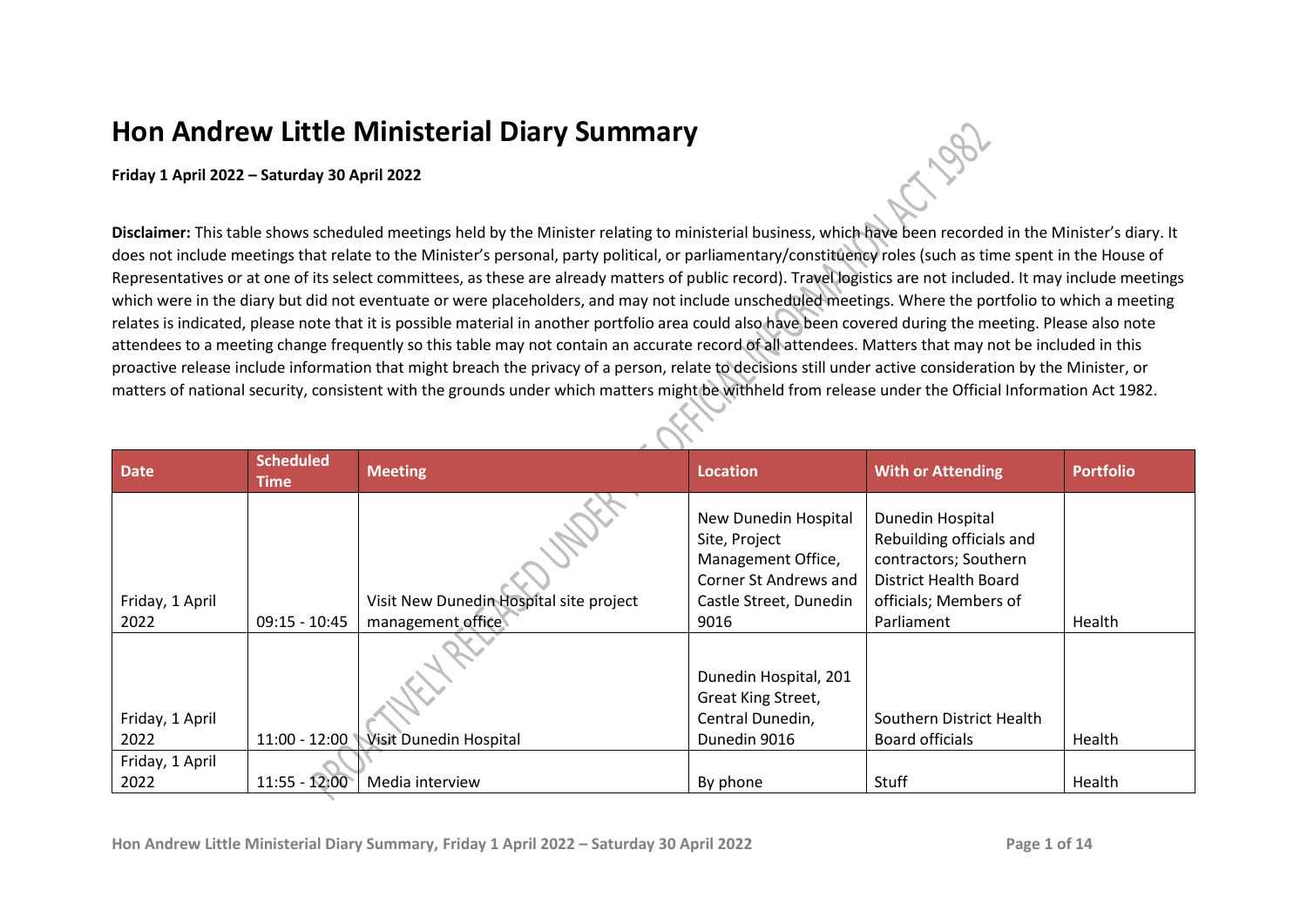| <b>Date</b>      | <b>Scheduled</b><br><b>Time</b> | <b>Meeting</b>                       | <b>Location</b>        | <b>With or Attending</b>          | <b>Portfolio</b> |
|------------------|---------------------------------|--------------------------------------|------------------------|-----------------------------------|------------------|
| Friday, 1 April  |                                 |                                      |                        |                                   |                  |
| 2022             | $12:15 - 12:25$                 | Media interview                      | By phone               | <b>Metro Magazine</b>             | Health           |
|                  |                                 |                                      |                        |                                   |                  |
|                  |                                 |                                      | Te Kaika / Otakou      | Media; Southern District          |                  |
|                  |                                 |                                      | Health Ltd, 25 College | Health Board officials;           |                  |
| Friday, 1 April  |                                 | Receive influenza vaccine to promote | Street, Caversham,     | Ministry of Health                |                  |
| 2022             | $12:30 - 13:00$                 | immunisation                         | Dunedin 9012           | officials                         | Health           |
| Friday, 1 April  |                                 |                                      |                        |                                   |                  |
| 2022             | $16:00 - 16:15$                 | Media interview                      | By phone               | TodayFM                           | Health           |
|                  |                                 |                                      |                        | Ministers; Ministry of            |                  |
|                  |                                 |                                      |                        | Health officials; Interim         |                  |
|                  |                                 |                                      |                        | <b>Health New Zealand</b>         |                  |
| Monday, 4 April  |                                 |                                      | Parliament and by      | officials; Interim Māori          |                  |
| 2022             | $09:15 - 10:00$                 | Officials meeting                    | videoconference        | <b>Health Authority officials</b> | Health           |
|                  |                                 |                                      |                        | Interim Health New                |                  |
|                  |                                 |                                      |                        | Zealand officials; Interim        |                  |
| Monday, 4 April  |                                 |                                      | Parliament and by      | Māori Health Authority            |                  |
| 2022             | $11:00 - 11:30$                 | Officials meeting                    | videoconference        | officials                         | Health           |
|                  |                                 |                                      |                        | Ministers; officials              |                  |
| Monday, 4 April  |                                 |                                      |                        | pertaining to attending           |                  |
| 2022             | $11:30 - 12:30$                 | Ministerial meeting (COVID-19)       | By videoconference     | Ministers                         | Health           |
| Monday, 4 April  |                                 |                                      |                        |                                   |                  |
| 2022             | $13:00 - 15:00$                 | Cabinet                              | By videoconference     | Attending                         | All              |
| Monday, 4 April  |                                 |                                      |                        |                                   |                  |
| 2022             | 15:40 - 15:45                   | Media interview                      | Parliament             | 1News                             | Health           |
| Tuesday, 5 April |                                 |                                      |                        |                                   |                  |
| 2022             | $07:45 - 08:00$                 | Media interview                      | By phone               | TodayFM                           | Health           |
|                  |                                 |                                      |                        |                                   |                  |
| Tuesday, 5 April |                                 |                                      |                        | Ministry of Health                |                  |
| 2022             | 13:15 - 13:45                   | Officials meeting                    | By videoconference     | officials; "TAS" Technical        | Health           |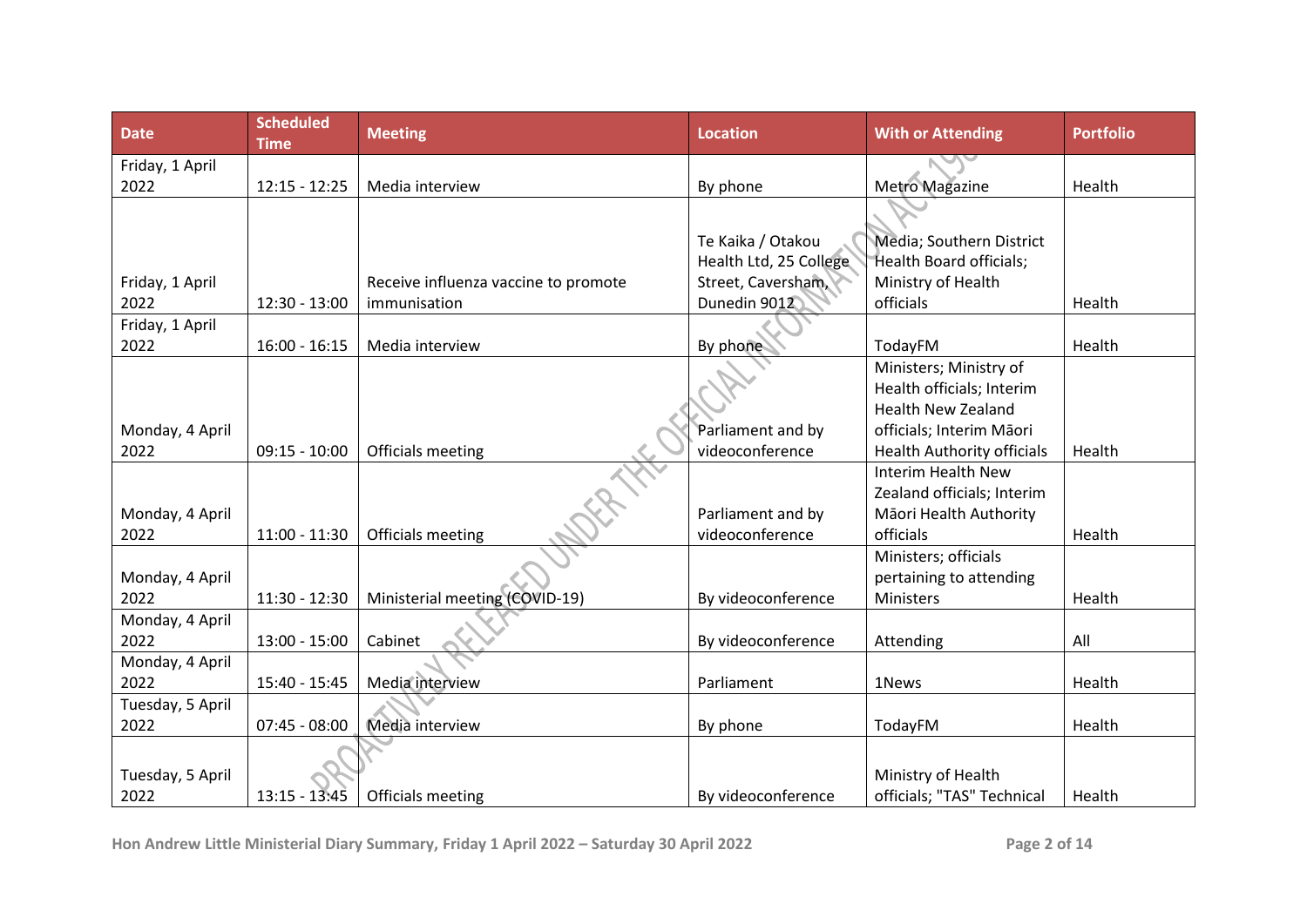| <b>Date</b>      | <b>Scheduled</b><br><b>Time</b> | <b>Meeting</b>                                 | <b>Location</b>    | <b>With or Attending</b>                        | <b>Portfolio</b> |
|------------------|---------------------------------|------------------------------------------------|--------------------|-------------------------------------------------|------------------|
|                  |                                 |                                                |                    | <b>Advisory Services (District</b>              |                  |
|                  |                                 |                                                |                    | <b>Health Board) officials</b>                  |                  |
|                  |                                 |                                                |                    | Department of the Prime                         |                  |
|                  |                                 |                                                |                    | Minister and Cabinet                            |                  |
| Tuesday, 5 April |                                 |                                                | Parliament and by  | officials and their<br>contractors; Ministry of |                  |
| 2022             | 15:15 - 16:00                   | Officials meeting                              | videoconference    | <b>Health officials</b>                         | Health           |
| Tuesday, 5 April |                                 | <b>Cabinet External Relations and Security</b> |                    |                                                 |                  |
| 2022             | $17:00 - 18:00$                 | Committee (ERS)                                | By videoconference | Attending                                       | All              |
|                  |                                 |                                                |                    | Ministry of Health                              |                  |
| Tuesday, 5 April |                                 |                                                |                    | officials; TAS (District                        |                  |
| 2022             | $18:00 - 18:15$                 | Officials meeting                              | By videoconference | Health Board) officials                         | Health           |
| Wednesday, 6     |                                 |                                                |                    | Hon Dr David Clark MP;                          |                  |
| April 2022       | 09:00 - 09:30                   | Meeting with Hon Dr David Clark MP             | Parliament         | Advisors                                        | <b>GCSB</b>      |
| Wednesday, 6     |                                 |                                                |                    |                                                 |                  |
| April 2022       | $10:00 - 11:00$                 | Cabinet Social Wellbeing Committee (SWC)       | By videoconference | Attending                                       | All              |
|                  |                                 | REFERENCE                                      |                    | Prime Minister; Chief                           |                  |
|                  |                                 |                                                |                    | Executive, Interim Health                       |                  |
|                  |                                 |                                                |                    | New Zealand; Chief<br>Executive, Interim Māori  |                  |
|                  |                                 |                                                |                    | Health Authority;                               |                  |
|                  |                                 |                                                |                    | Department of the Prime                         |                  |
|                  |                                 |                                                |                    | <b>Minister and Cabinet</b>                     |                  |
| Wednesday, 6     |                                 |                                                |                    | officials and their                             |                  |
| April 2022       | $11:00 - 11:45$                 | Officials meeting                              | Parliament         | contractors; Officials                          | Health           |
|                  |                                 |                                                |                    |                                                 | Treaty of        |
| Wednesday, 6     |                                 |                                                | Parliament and by  | <b>Māori Crown Relations:</b>                   | Waitangi         |
| April 2022       | 15:30 - 16:00                   | <b>Officials meeting</b>                       | videoconference    | Te Arawhiti officials                           | Negotiations     |
|                  |                                 |                                                |                    |                                                 |                  |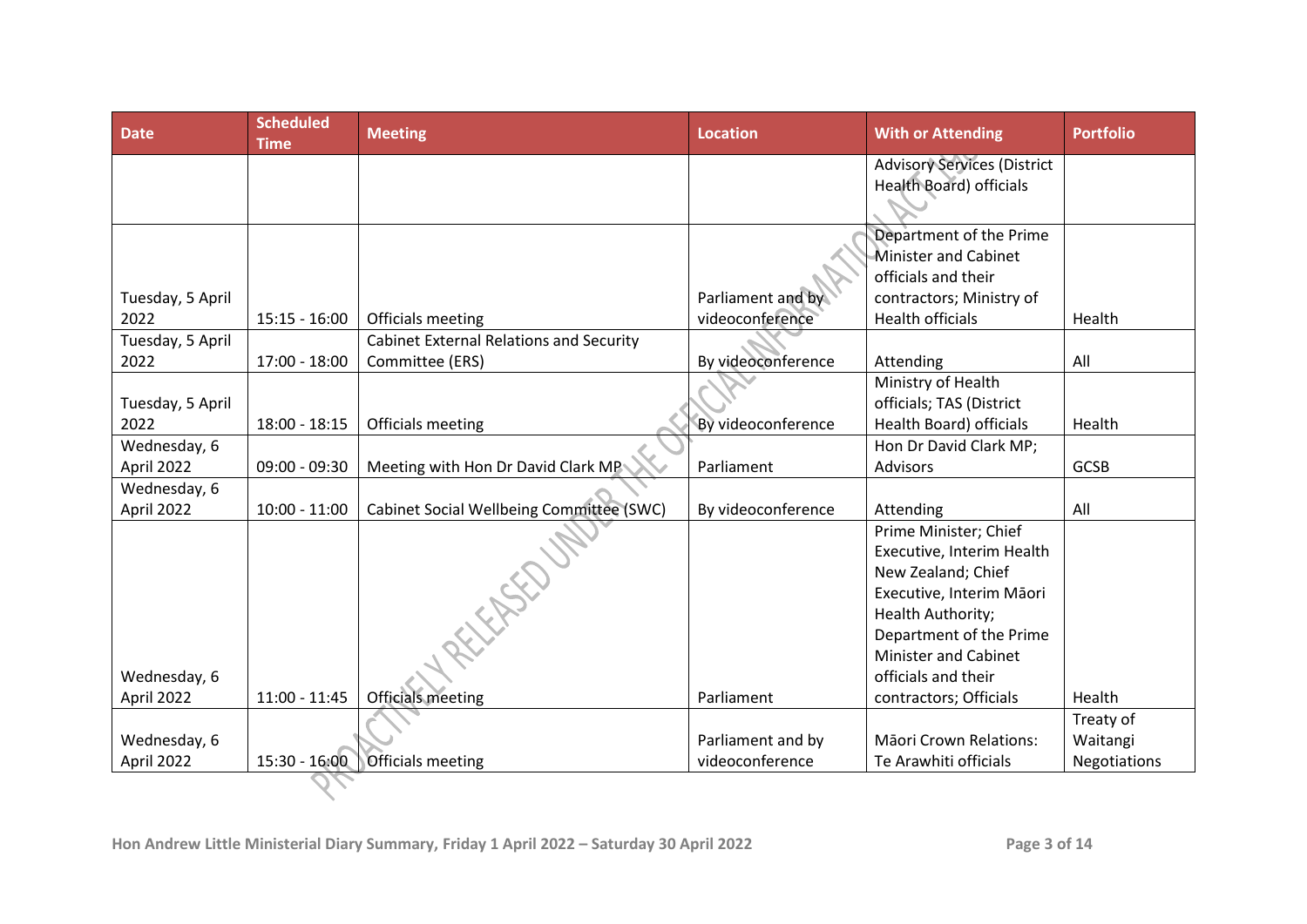| <b>Date</b>       | <b>Scheduled</b><br><b>Time</b> | <b>Meeting</b>                        | <b>Location</b>      | <b>With or Attending</b> | <b>Portfolio</b>    |
|-------------------|---------------------------------|---------------------------------------|----------------------|--------------------------|---------------------|
| Wednesday, 6      |                                 |                                       |                      |                          |                     |
| April 2022        | $16:45 - 17:00$                 | Media interview                       | By phone             | <b>Newstalk ZB</b>       | Health              |
|                   |                                 |                                       | Where's Charlie, 108 |                          |                     |
|                   |                                 |                                       | Lambton Quay,        | Department of the Prime  |                     |
| Wednesday, 6      |                                 |                                       | Wellington Central,  | Minister and Cabinet     |                     |
| April 2022        | $18:10 - 18:55$                 | Officials meeting (working dinner)    | Wellington 6011      | contractor               | Health              |
| Thursday, 7 April |                                 |                                       |                      |                          |                     |
| 2022              | $06:15 - 06:30$                 | Media interview                       | By phone             | TodayFM                  | Health              |
| Thursday, 7 April |                                 |                                       |                      |                          |                     |
| 2022              | $06:30 - 06:50$                 | Media interview                       | By phone             | Radio New Zealand        | Health              |
| Thursday, 7 April |                                 |                                       |                      |                          |                     |
| 2022              | $07:00 - 07:20$                 | Media interview                       | By phone             | AM                       | Health              |
| Thursday, 7 April |                                 |                                       |                      |                          |                     |
| 2022              | $08:15 - 08:30$                 | Media interview                       | By phone             | bFM                      | All                 |
| Thursday, 7 April |                                 |                                       |                      |                          |                     |
| 2022              | $09:15 - 09:45$                 | Cabinet Legislation Committee (LEG)   | By videoconference   | Attending                | All                 |
|                   |                                 |                                       |                      |                          | Health; Treaty      |
| Thursday, 7 April |                                 |                                       |                      |                          | of Waitangi         |
| 2022              | $10:05 - 10:10$                 | Media interview                       | By phone             | Ngāti Hine FM            | <b>Negotiations</b> |
| Thursday, 7 April |                                 |                                       |                      |                          |                     |
| 2022              | $10:10 - 10:20$                 | Media interview                       | Parliament           | Te Karere                | Health              |
| Thursday, 7 April |                                 | Cabinet Government Administration and |                      |                          |                     |
| 2022              | $10:30 - 11:30$                 | Expenditure Committee (GOV)           | By videoconference   | Attending                | Health              |
| Thursday, 7 April |                                 |                                       |                      |                          |                     |
| 2022              | $11:30 - 11:40$                 | Media interview                       | By videoconference   | Radio New Zealand        | Health              |
|                   |                                 |                                       |                      | High school student for  |                     |
|                   |                                 |                                       |                      | student newspaper.       |                     |
| Thursday, 7 April |                                 |                                       |                      | Name of minor withheld   |                     |
| 2022              | $15:15 - 15:30$                 | Media interview                       | By phone             | in accordance with       | Health              |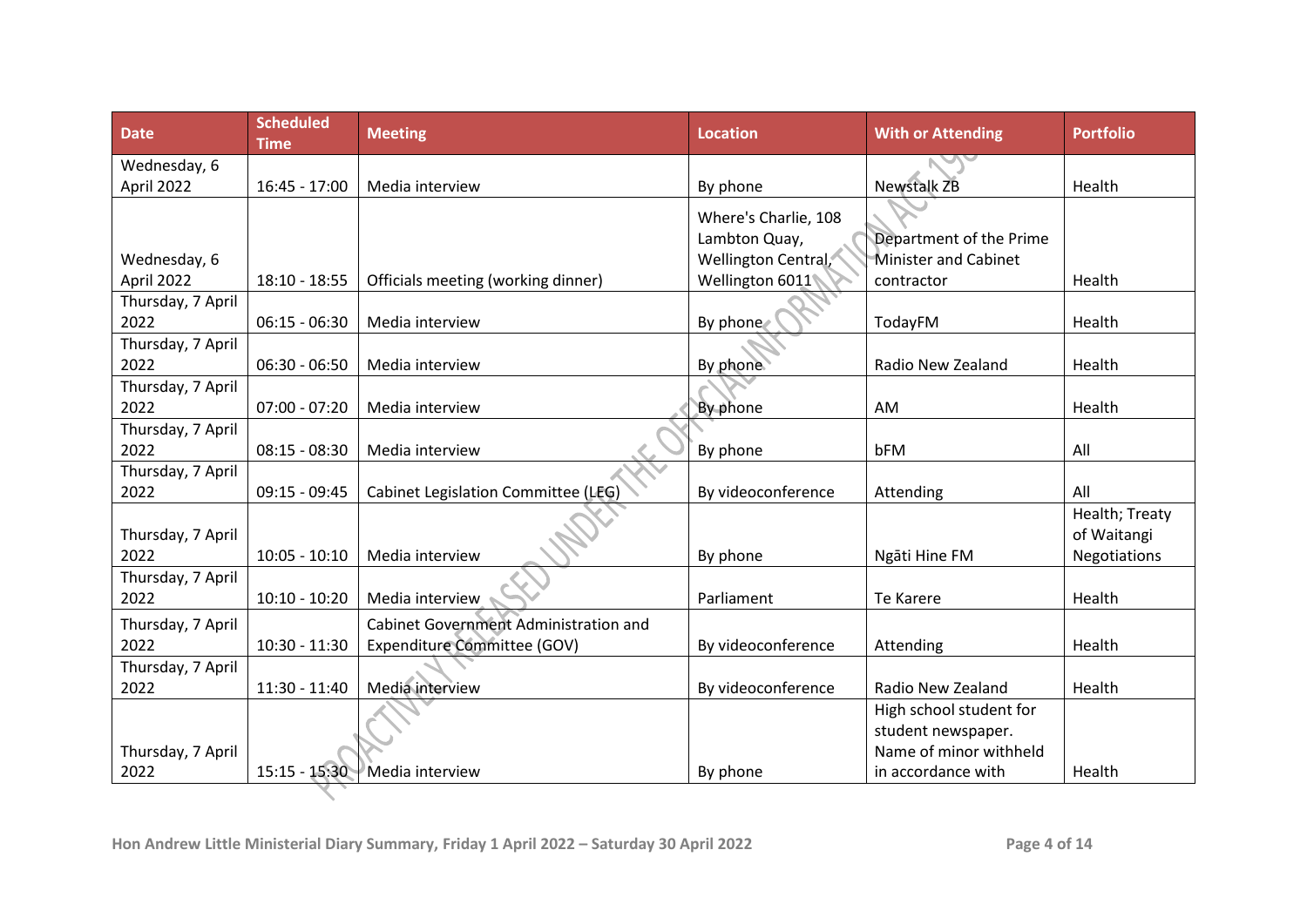| <b>Date</b>       | <b>Scheduled</b><br><b>Time</b> | <b>Meeting</b>                              | <b>Location</b>       | <b>With or Attending</b>         | <b>Portfolio</b> |
|-------------------|---------------------------------|---------------------------------------------|-----------------------|----------------------------------|------------------|
|                   |                                 |                                             |                       | s9(2)(a) of the Official         |                  |
|                   |                                 |                                             |                       | Information Act 1982             |                  |
|                   |                                 |                                             |                       |                                  |                  |
| Thursday, 7 April |                                 |                                             |                       | Ministry of Health               |                  |
| 2022              | $16:00 - 16:30$                 | Officials meeting                           | By videoconference    | <b>officials</b>                 | Health           |
|                   |                                 |                                             |                       | <b>New Zealand Public</b>        |                  |
|                   |                                 |                                             |                       | <b>Service Association Te</b>    |                  |
|                   |                                 |                                             |                       | Pūkenga Here Tikanga             |                  |
|                   |                                 |                                             |                       | Mahi (PSA)                       |                  |
|                   |                                 | Meeting with health sector unions New       |                       | representatives; E Tū            |                  |
| Thursday, 7 April |                                 | Zealand Public Service Association Te       |                       | representatives; Ministry        |                  |
| 2022              | $16:30 - 17:30$                 | Pūkenga Here Tikanga Mahi (PSA) and E Tū    | By videoconference    | of Health officials              | Health           |
| Thursday, 7 April |                                 |                                             |                       | Ministry of Health               |                  |
| 2022              | $18:00 - 18:15$                 | Officials meeting                           | By videoconference    | officials                        | Health           |
|                   |                                 |                                             | Kawau Kitchen, 6      |                                  |                  |
|                   |                                 |                                             | Leonard Isitt Drive,  |                                  |                  |
| Friday, 8 April   |                                 |                                             | Auckland Airport,     |                                  |                  |
| 2022              | $08:30 - 09:15$                 | Meeting with Dr Barry Gribben               | Auckland 2022         | Dr Barry Gribben                 | Health           |
|                   |                                 |                                             |                       | Counties-Manukau                 |                  |
|                   |                                 |                                             | Manukau Health Park,  | <b>District Health Board</b>     |                  |
| Friday, 8 April   |                                 |                                             | 901 Great South Road, | officials; Ministry of           |                  |
| 2022              | $10:00 - 11:00$                 | Attend tree planting at Manakau Health Park | Auckland 2104         | <b>Health officials</b>          | Health           |
|                   |                                 |                                             |                       |                                  |                  |
|                   |                                 |                                             | North Shore Hospital, |                                  |                  |
|                   |                                 |                                             | 124 Shakespeare       | Waitemata District Health        |                  |
| Friday, 8 April   |                                 |                                             | Road, Takapuna,       | <b>Board officials; Ministry</b> |                  |
| 2022              | $11:45 - 13:15$                 | Visit to North Shore Hospital               | Auckland 0620         | of Health officials              | Health           |
|                   |                                 |                                             |                       |                                  |                  |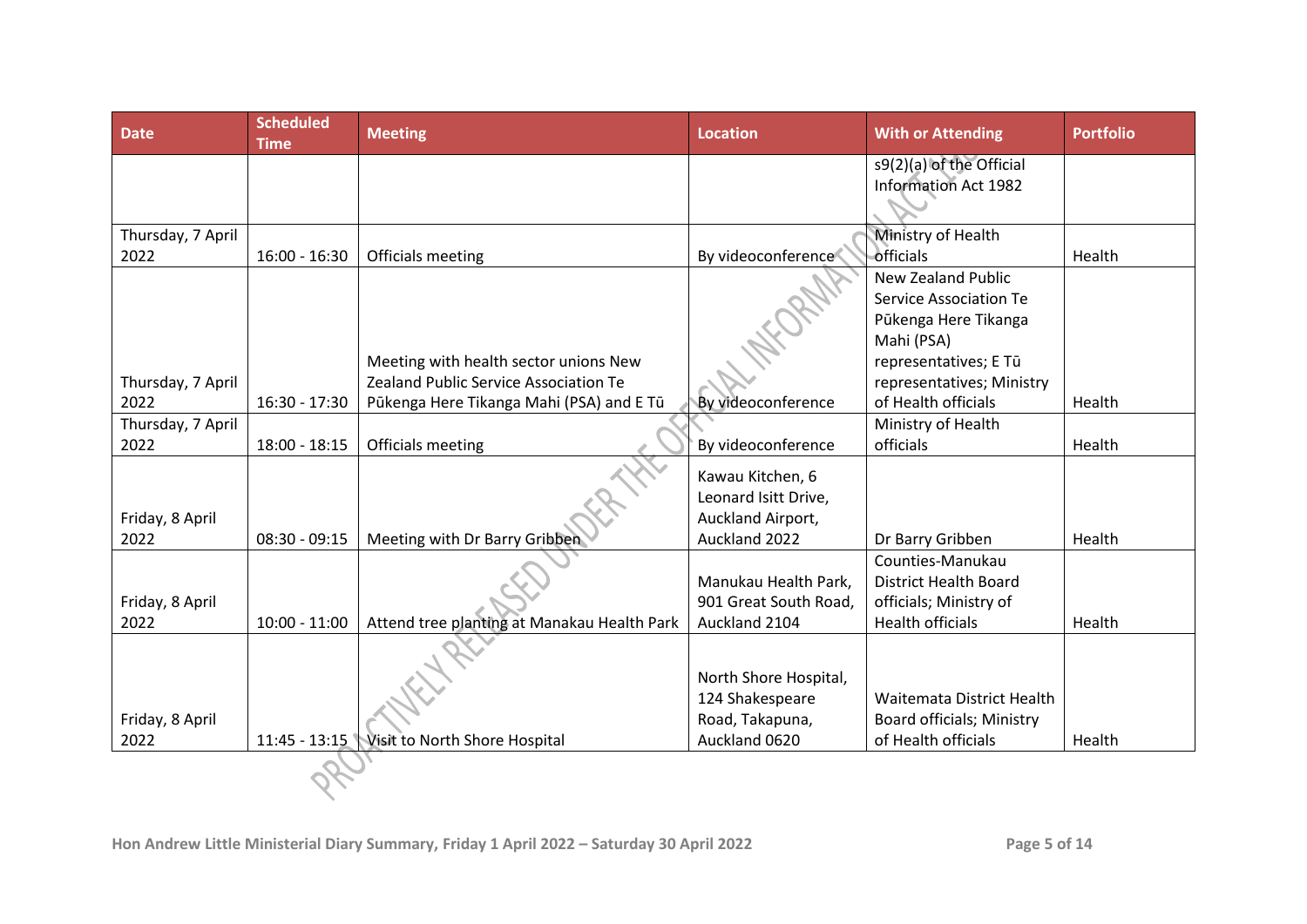| <b>Date</b>              | <b>Scheduled</b><br><b>Time</b> | <b>Meeting</b>                                 | <b>Location</b>         | <b>With or Attending</b>                   | <b>Portfolio</b>                       |
|--------------------------|---------------------------------|------------------------------------------------|-------------------------|--------------------------------------------|----------------------------------------|
|                          |                                 |                                                |                         |                                            | Withheld                               |
|                          |                                 |                                                |                         |                                            | subject to                             |
|                          |                                 |                                                | Withheld subject to     |                                            | $s(9)(2)(f)(iv)$ of                    |
|                          |                                 |                                                | $s(9)(2)(f)(iv)$ of the | Withheld subject to                        | the Official                           |
| Friday, 8 April          |                                 | Withheld subject to $s(9)(2)(f)(iv)$ of the    | Official Information    | s(9)(2)(f)(iv) of the Official             | <b>Information Act</b>                 |
| 2022                     | 13:30 - 14:00                   | Official Information Act 1982                  | Act 1982                | <b>Information Act 1982</b>                | 1982                                   |
| Friday, 8 April<br>2022  | $15:00 - 16:00$                 | Ministerial meeting (COVID-19)                 | By videoconference      | Attending                                  | Health                                 |
| Friday, 8 April          |                                 | Phone call with MidCentral District Health     |                         | <b>MidCentral District Health</b>          |                                        |
| 2022                     | $16:10 - 16:20$                 | <b>Board Chair</b>                             | By phone                | <b>Board Chair</b>                         | Health                                 |
| Friday, 8 April          |                                 |                                                |                         |                                            |                                        |
| 2022                     | $16:40 - 16:45$                 | Officials meeting                              | By phone                | Ministry of Health official                | Health                                 |
| Friday, 8 April          |                                 |                                                |                         |                                            |                                        |
| 2022                     | 17:30 - 17:45                   | Officials meeting                              | By phone                | Pharmac official                           | Health                                 |
|                          |                                 | Dinner meeting with Mike O'Donnell, Chair,     | Brew'd, 163 The         | Mike O'Donnell, Chair,                     |                                        |
| Sunday, 10 April         |                                 | <b>Cyber Security Advisory Committee (note</b> | Parade, Island Bay,     | <b>Cyber Security Advisory</b>             |                                        |
| 2022                     | $17:00 - 18:00$                 | that all content was unclassified)             | Wellington 6023         | Committee                                  | GCSB                                   |
|                          |                                 |                                                |                         | Ministers; Ministry of                     |                                        |
|                          |                                 |                                                |                         | Health officials; Interim                  |                                        |
|                          |                                 |                                                |                         | <b>Health New Zealand</b>                  |                                        |
| Monday, 11               |                                 |                                                | Parliament and by       | officials; Interim Māori                   |                                        |
| April 2022               | $09:15 - 10:00$                 | Officials meeting                              | videoconference         | <b>Health Authority officials</b>          | Health                                 |
|                          |                                 |                                                |                         |                                            | Withheld                               |
|                          |                                 |                                                |                         |                                            | subject to                             |
|                          |                                 |                                                |                         |                                            | $s(9)(2)(f)(iv)$ of                    |
|                          |                                 |                                                |                         | Te Kawa Mataaho  <br><b>Public Service</b> | the Official<br><b>Information Act</b> |
| Monday, 11<br>April 2022 | $11:00 - 11:30$                 | <b>Officials meeting</b>                       | Parliament              | <b>Commission officials</b>                | 1982                                   |
| Monday, 11               |                                 |                                                |                         | Interim Health New                         |                                        |
| April 2022               | $11:30 - 12:30$                 | Officials meeting                              | By videoconference      | Zealand officials                          | Health                                 |
|                          |                                 |                                                |                         |                                            |                                        |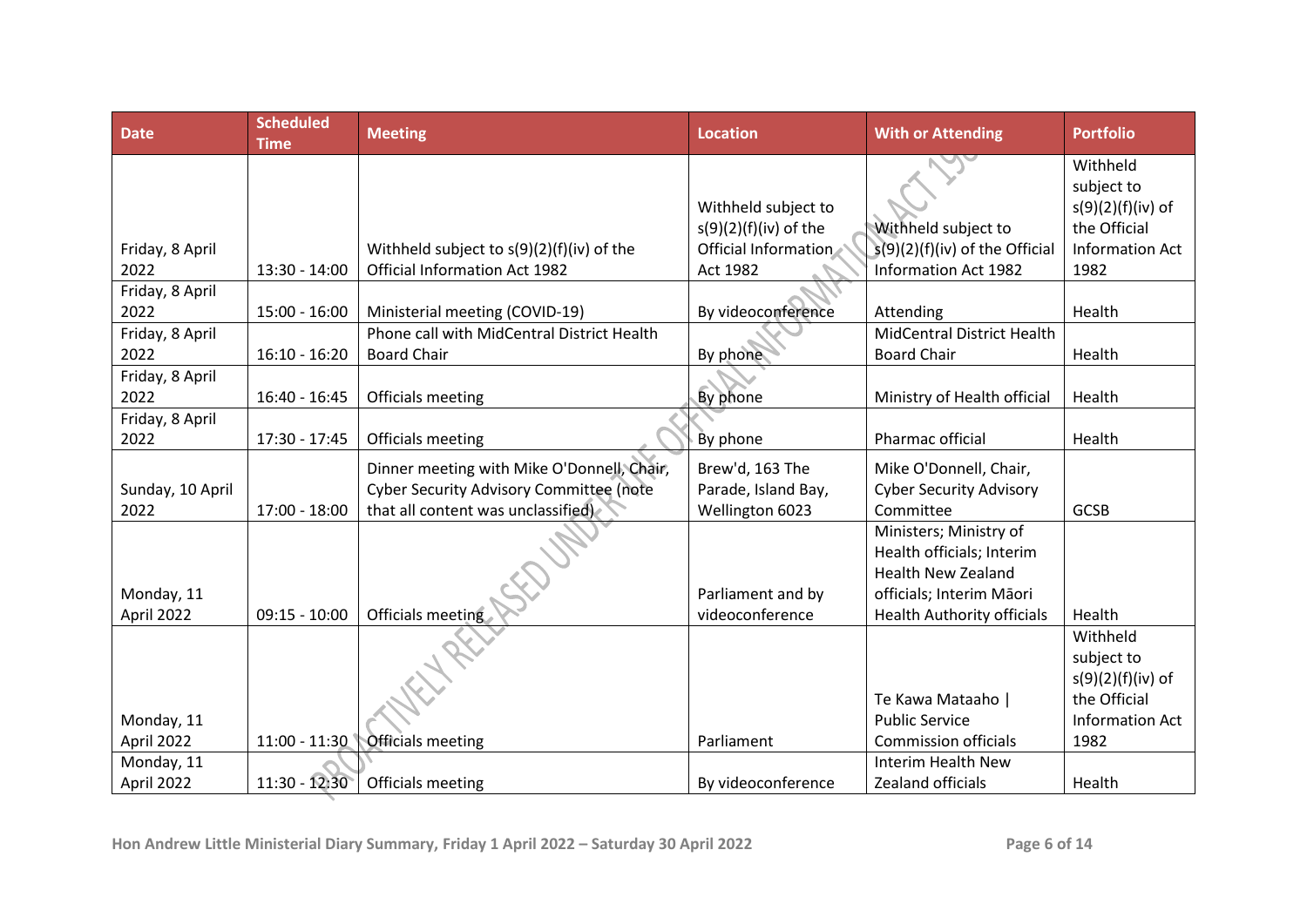| <b>Date</b>   | <b>Scheduled</b><br><b>Time</b> | <b>Meeting</b>                              | <b>Location</b>             | <b>With or Attending</b>       | <b>Portfolio</b>       |
|---------------|---------------------------------|---------------------------------------------|-----------------------------|--------------------------------|------------------------|
|               |                                 |                                             |                             | Ministers; officials           |                        |
| Monday, 11    |                                 |                                             |                             | pertaining to attending        |                        |
| April 2022    | $11:30 - 12:30$                 | Ministerial meeting (COVID-19)              | By videoconference          | Ministers                      | Health                 |
| Monday, 11    |                                 |                                             |                             |                                |                        |
| April 2022    | $13:00 - 15:00$                 | Cabinet                                     | By videoconference          | Attending                      | All                    |
|               |                                 |                                             |                             | Evan Davies, Chair,            |                        |
| Monday, 11    |                                 | Phone call with Evan Davies, Chair, Capital |                             | Capital Investment             |                        |
| April 2022    | $16:00 - 16:30$                 | <b>Investment Committee</b>                 | By phone                    | Committee                      | Health                 |
|               |                                 |                                             |                             |                                | Withheld               |
|               |                                 |                                             |                             |                                | subject to             |
|               |                                 |                                             | Withheld subject to         |                                | $s(9)(2)(f)(iv)$ of    |
|               |                                 |                                             | $s(9)(2)(f)(iv)$ of the     | Withheld subject to            | the Official           |
| Tuesday, 12   |                                 | Withheld subject to $s(9)(2)(f)(iv)$ of the | <b>Official Information</b> | s(9)(2)(f)(iv) of the Official | <b>Information Act</b> |
| April 2022    | $08:30 - 08:50$                 | <b>Official Information Act 1982</b>        | <b>Act 1982</b>             | <b>Information Act 1982</b>    | 1982                   |
| Tuesday, 12   |                                 |                                             | Parliament and by           | Ministry of Health             |                        |
| April 2022    | $13:00 - 13:30$                 | Officials meeting                           | videoconference             | officials                      | Health                 |
|               |                                 |                                             |                             | Health sector unions as        |                        |
|               |                                 |                                             |                             | nominated by the               |                        |
|               |                                 |                                             |                             | Ministry of Health;            |                        |
| Tuesday, 12   |                                 | Sector outreach engagement with health      |                             | Ministry of Health             |                        |
| April 2022    | $15:30 - 16:00$                 | sector unions                               | By videoconference          | officials                      | Health                 |
| Tuesday, 12   |                                 |                                             |                             | Edward Lee; Kalyn Pont;        |                        |
| April 2022    | 19:30 - 20:00                   | Meeting with Edward Lee and Kalyn Pont      | By videoconference          | Advisor                        | Health                 |
| Wednesday, 13 |                                 | <b>Cabinet Appointments and Honours</b>     |                             |                                |                        |
| April 2022    | $09:30 - 10:00$                 | Committee (APH)                             | By videoconference          | Attending                      | All                    |
| Wednesday, 13 |                                 |                                             |                             |                                |                        |
| April 2022    | $10:00 - 11:00$                 | Cabinet Social Wellbeing Committee (SWC)    | By videoconference          | Attending                      | All                    |
|               |                                 |                                             |                             |                                | Treaty of              |
| Wednesday, 13 |                                 |                                             | Parliament and by           | <b>Māori Crown Relations:</b>  | Waitangi               |
| April 2022    | $11:00 - 11:30$                 | Officials meeting                           | videoconference             | Te Arawhiti officials          | Negotiations           |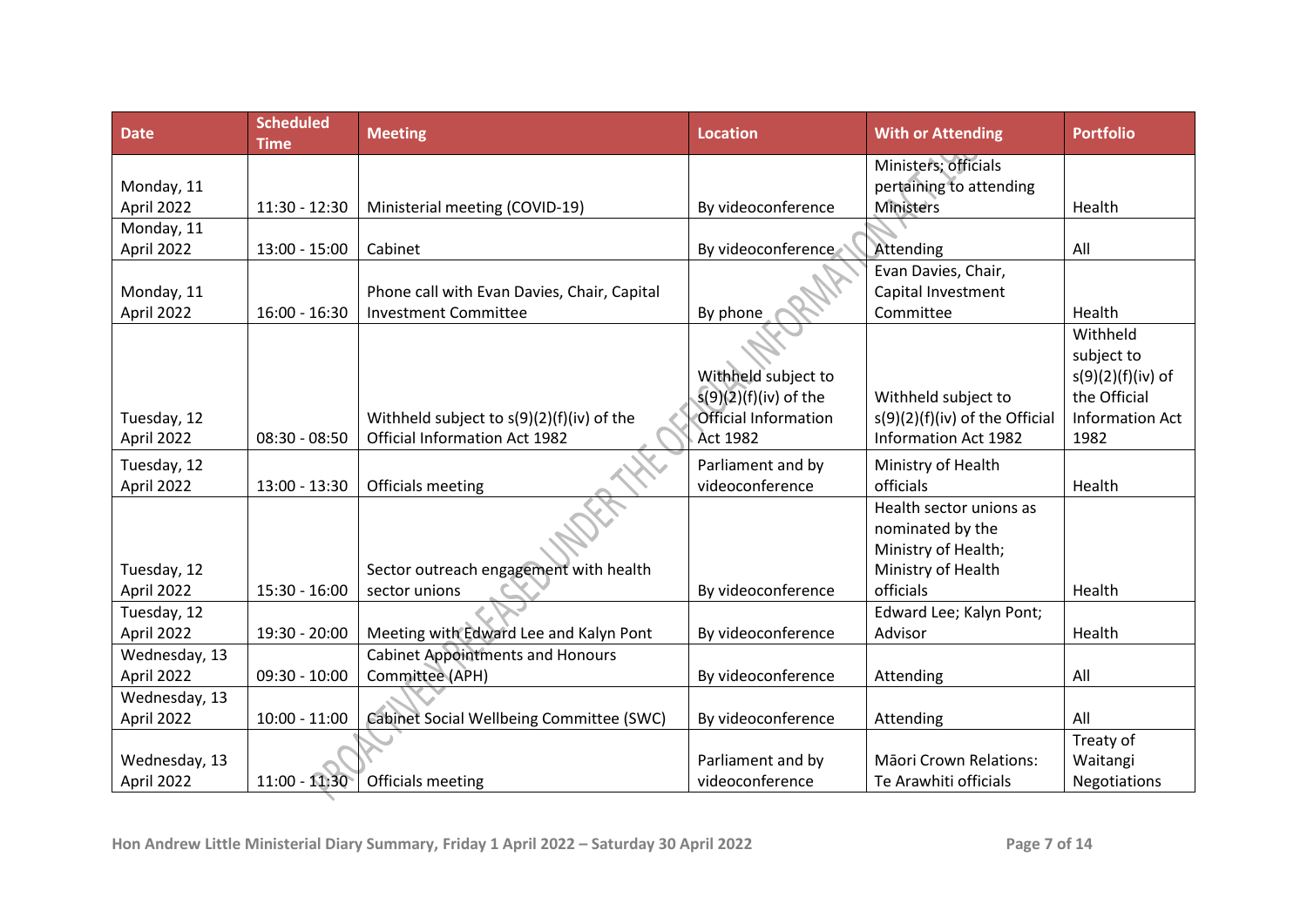| <b>Date</b>                | <b>Scheduled</b><br><b>Time</b> | <b>Meeting</b>                            | <b>Location</b>    | <b>With or Attending</b>                                             | <b>Portfolio</b>        |
|----------------------------|---------------------------------|-------------------------------------------|--------------------|----------------------------------------------------------------------|-------------------------|
| Wednesday, 13              |                                 |                                           |                    |                                                                      |                         |
| April 2022                 | $12:00 - 13:00$                 | Intelligence and Security Committee (ISC) | Parliament         | Attending                                                            | GCSB; NZSIS             |
| Wednesday, 13              |                                 |                                           |                    | Alice Snedden's Bad News                                             |                         |
| April 2022                 | $15:30 - 16:15$                 | Media interview                           | Parliament         | (TVNZ)                                                               | Health                  |
| Wednesday, 13              |                                 |                                           |                    |                                                                      |                         |
| April 2022                 | $16:15 - 16:30$                 | Media interview                           | Parliament         | 1News                                                                | Health                  |
|                            |                                 |                                           |                    | Ministry of Health<br>officials; "TAS" Technical                     |                         |
| Wednesday, 13              | $20:00 - 20:30$                 |                                           |                    | <b>Advisory Services (District</b><br><b>Health Board) officials</b> | Health                  |
| April 2022                 |                                 | Officials meeting                         | By videoconference |                                                                      |                         |
| Thursday, 14<br>April 2022 | $08:15 - 08:30$                 | Media interview                           | By phone           | bFM                                                                  | All                     |
| Thursday, 14               |                                 |                                           |                    |                                                                      |                         |
| April 2022                 | $09:15 - 09:45$                 | Cabinet Legislation Committee (LEG)       | By videoconference | Attending                                                            | All                     |
|                            |                                 |                                           |                    | Ministers; officials                                                 |                         |
| Thursday, 14               |                                 |                                           |                    | pertaining to attending                                              |                         |
| April 2022                 | $11:35 - 12:00$                 | Ministerial meeting                       | By videoconference | <b>Ministers</b>                                                     | Health                  |
| Thursday, 14               |                                 |                                           |                    |                                                                      |                         |
| April 2022                 | $15:15 - 15:30$                 | Media interview                           | By phone           | <b>Newstalk ZB</b>                                                   | Health                  |
| Thursday, 14<br>April 2022 | $18:04 - 18:15$                 | Media interview                           | By phone           | Radio New Zealand                                                    | Health                  |
|                            |                                 |                                           |                    |                                                                      | Response to the         |
|                            |                                 | 长大大会                                      |                    |                                                                      | Royal                   |
|                            |                                 |                                           |                    |                                                                      | Commission's            |
|                            |                                 |                                           |                    |                                                                      | Report into the         |
|                            |                                 |                                           |                    |                                                                      | <b>Terrorist Attack</b> |
|                            |                                 |                                           |                    | Department of the Prime                                              | on the                  |
| Tuesday, 19                |                                 |                                           |                    | <b>Minister and Cabinet</b>                                          | Christchurch            |
| April 2022                 | $08:45 - 09:00$                 | <b>Officials meeting</b>                  | Parliament         | official                                                             | Mosques                 |
|                            |                                 |                                           |                    |                                                                      |                         |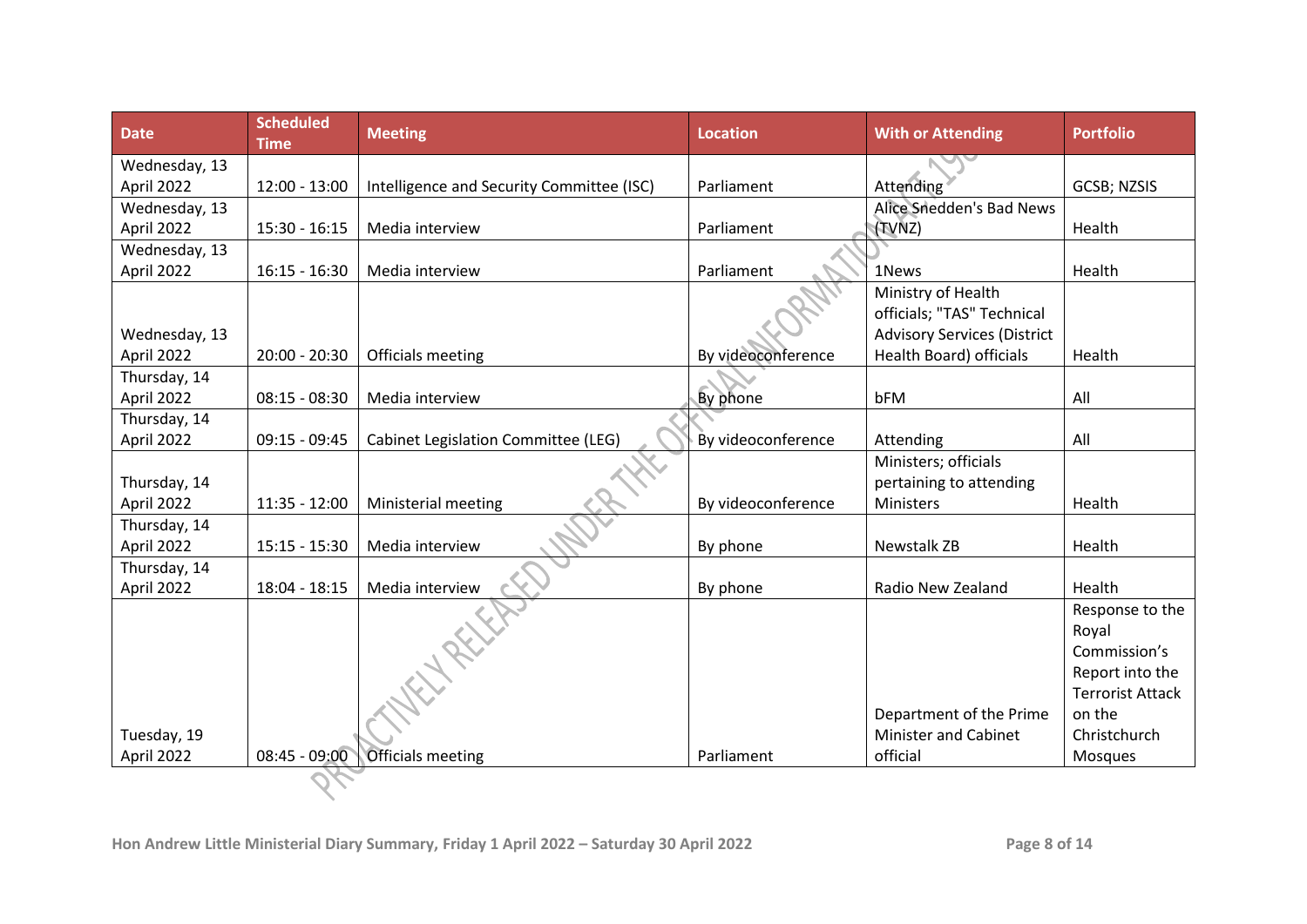| <b>Date</b>               | <b>Scheduled</b><br><b>Time</b> | <b>Meeting</b>                                     | <b>Location</b>    | <b>With or Attending</b>                               | <b>Portfolio</b>               |
|---------------------------|---------------------------------|----------------------------------------------------|--------------------|--------------------------------------------------------|--------------------------------|
|                           |                                 |                                                    |                    | Ministers; Ministry of                                 |                                |
|                           |                                 |                                                    |                    | Health officials; Interim<br><b>Health New Zealand</b> |                                |
| Tuesday, 19               |                                 |                                                    |                    | officials; Interim Māori                               |                                |
| April 2022                | $09:05 - 09:30$                 | Officials meeting                                  | Parliament         | <b>Health Authority officials</b>                      | Health                         |
| Tuesday, 19               |                                 |                                                    |                    |                                                        |                                |
| April 2022                | $11:00 - 13:00$                 | Cabinet                                            | By videoconference | Attending                                              | All                            |
| Tuesday, 19               |                                 |                                                    |                    |                                                        |                                |
| April 2022                | $13:00 - 14:00$                 | <b>Cabinet Business Committee</b>                  | By videoconference | Attending                                              | All                            |
| Tuesday, 19               |                                 |                                                    |                    |                                                        | All                            |
| April 2022<br>Tuesday, 19 | 14:00 - 14:30                   | <b>Executive Council</b>                           | By videoconference | Attending<br>Interim Health New                        |                                |
| April 2022                | $16:00 - 16:15$                 | Officials meeting                                  | By phone           | Zealand official                                       | Health                         |
|                           |                                 |                                                    |                    |                                                        | Response to the                |
|                           |                                 |                                                    |                    |                                                        | Royal                          |
|                           |                                 |                                                    |                    |                                                        | Commission's                   |
|                           |                                 | <b>DERTHEL</b>                                     |                    |                                                        | Report into the                |
|                           |                                 |                                                    |                    |                                                        | <b>Terrorist Attack</b>        |
|                           |                                 |                                                    |                    |                                                        | on the                         |
| Tuesday, 19<br>April 2022 | $17:25 - 17:30$                 | Meeting with Arihia Bennett MNZM, Chair,<br>Kapuia | By phone           | Arihia Bennett MNZM,<br>Chair, Kapuia                  | Christchurch<br><b>Mosques</b> |
|                           |                                 |                                                    |                    | Te Kāhui Kaipatuahi o                                  |                                |
|                           |                                 |                                                    |                    | Aotearoa   New Zealand                                 |                                |
|                           |                                 |                                                    |                    | Professional Firefighters'                             |                                |
|                           |                                 | Meeting with Te Kahui Kaipatuahi o                 |                    | Union representatives;                                 |                                |
| Wednesday, 20             |                                 | Aotearoa   New Zealand Professional                |                    | Ministry of Health                                     |                                |
| April 2022                | $09:00 - 09:30$                 | Firefighters' Union                                | By videoconference | officials                                              | Health                         |
| Wednesday, 20             |                                 |                                                    |                    |                                                        |                                |
| April 2022                | $14:00 - 14:10$                 | Media interview                                    | Parliament         | <b>NZ Herald</b>                                       | Health                         |
|                           |                                 |                                                    |                    |                                                        |                                |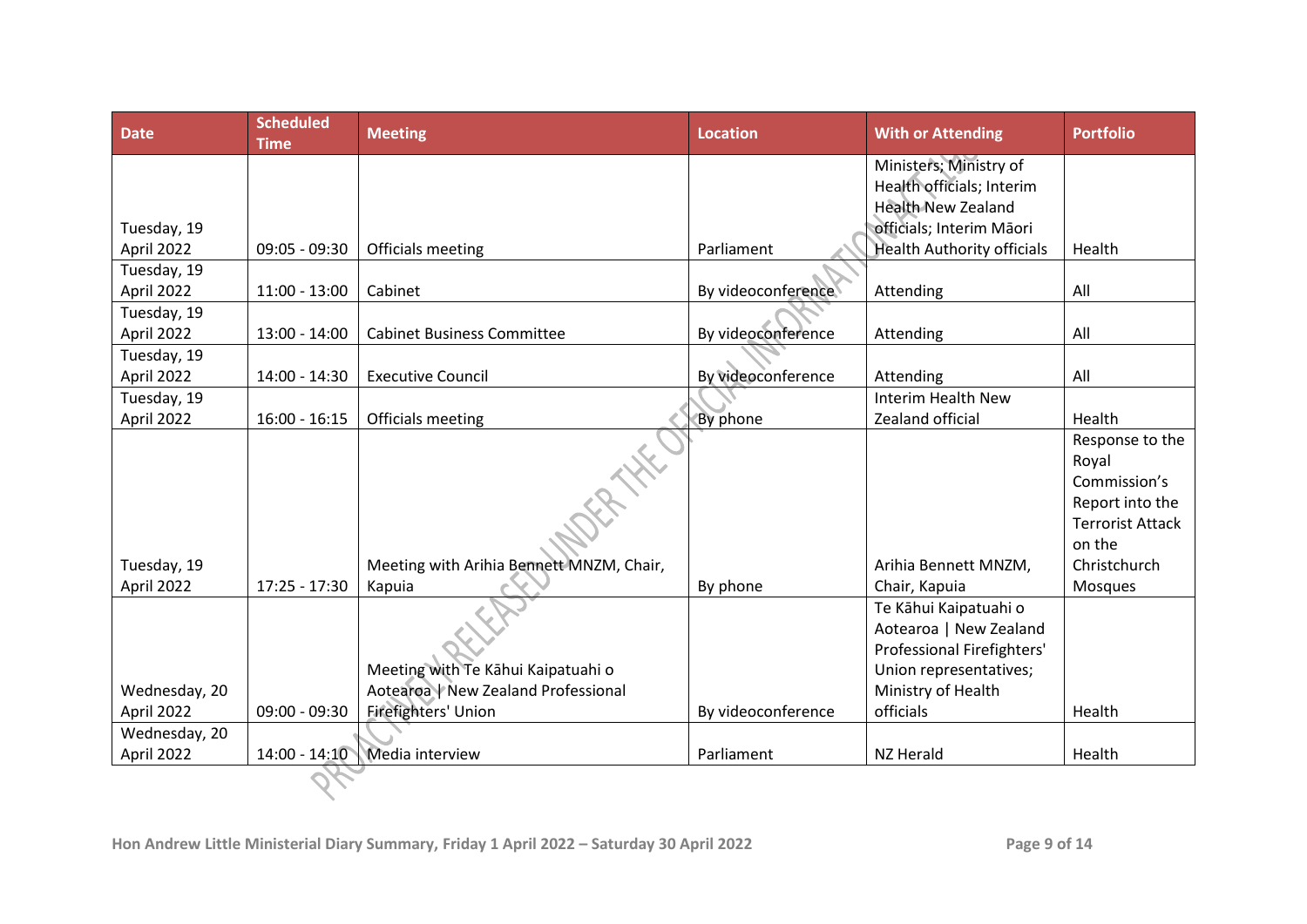| <b>Date</b>                | <b>Scheduled</b><br><b>Time</b> | <b>Meeting</b>                            | <b>Location</b>         | <b>With or Attending</b>          | <b>Portfolio</b> |
|----------------------------|---------------------------------|-------------------------------------------|-------------------------|-----------------------------------|------------------|
|                            |                                 |                                           |                         | Ministry of Health                |                  |
| Wednesday, 20              |                                 |                                           | Parliament and by       | officials; Interim Health         |                  |
| April 2022                 | $15:00 - 15:30$                 | Officials meeting                         | videoconference         | <b>New Zealand officials</b>      | Health           |
| Wednesday, 20              |                                 |                                           |                         |                                   |                  |
| April 2022                 | $15:30 - 16:00$                 | Media interview                           | Parliament              | <b>NZ</b> Herald                  | Health           |
| Wednesday, 20              |                                 |                                           |                         | Radio New Zealand press           |                  |
| April 2022                 | $16:00 - 16:30$                 | Media interview                           | Parliament              | gallery members                   | Health           |
| Wednesday, 20              |                                 |                                           |                         |                                   |                  |
| April 2022                 | $16:30 - 17:00$                 | Media interview                           | Parliament              | Stuff                             | Health           |
| Thursday, 21               |                                 |                                           |                         |                                   |                  |
| April 2022                 | $07:15 - 07:25$                 | Media interview                           | Parliament              | <b>TVNZ Breakfast</b>             | Health           |
| Thursday, 21               |                                 |                                           |                         |                                   |                  |
| April 2022                 | $08:15 - 08:30$                 | Media interview                           | By phone                | bFM                               | All              |
|                            |                                 | <b>INDER THE</b>                          |                         | Terisa Ngobi MP;                  |                  |
|                            |                                 |                                           |                         | <b>MidCentral District Health</b> |                  |
|                            |                                 |                                           |                         | Board officials; Ministry         |                  |
|                            |                                 |                                           | Te Takeretanga o        | of Health officials;              |                  |
|                            |                                 |                                           | Kurahaupo,              | Department of the Prime           |                  |
|                            |                                 |                                           | Horowhenua Culture      | <b>Minister and Cabinet</b>       |                  |
|                            |                                 |                                           | and Community           | officials and their               |                  |
| Thursday, 21               |                                 | Budget 2022 pre announcement regarding    | Centre, 10 Bath Street, | contractors; mana                 |                  |
| April 2022                 | $09:00 - 11:00$                 | localities                                | <b>Levin 5510</b>       | whenua; media                     | Health           |
| Thursday, 21<br>April 2022 | $11:35 - 11:40$                 | Media interview                           |                         | Radio New Zealand                 | Health           |
|                            |                                 |                                           | By phone                |                                   |                  |
| Thursday, 21<br>April 2022 | $16:00 - 16:10$                 | Media interview                           |                         | NZ Herald                         | Health           |
| Thursday, 21               |                                 |                                           | By phone                |                                   |                  |
| April 2022                 | $17:10 - 17:15$                 | Media interview                           | By phone                | <b>Newstalk ZB</b>                | Health           |
|                            |                                 |                                           |                         | <b>District Health Board</b>      |                  |
| Friday, 22 April           |                                 |                                           |                         | Chairs; Ministry of Health        |                  |
| 2022                       | $09:30 - 10:30$                 | Meeting with District Health Board Chairs | By videoconference      | officials                         | Health           |

**Hon Andrew Little Ministerial Diary Summary, Friday 1 April 2022 – Saturday 30 April 2022 Page 10 of 14**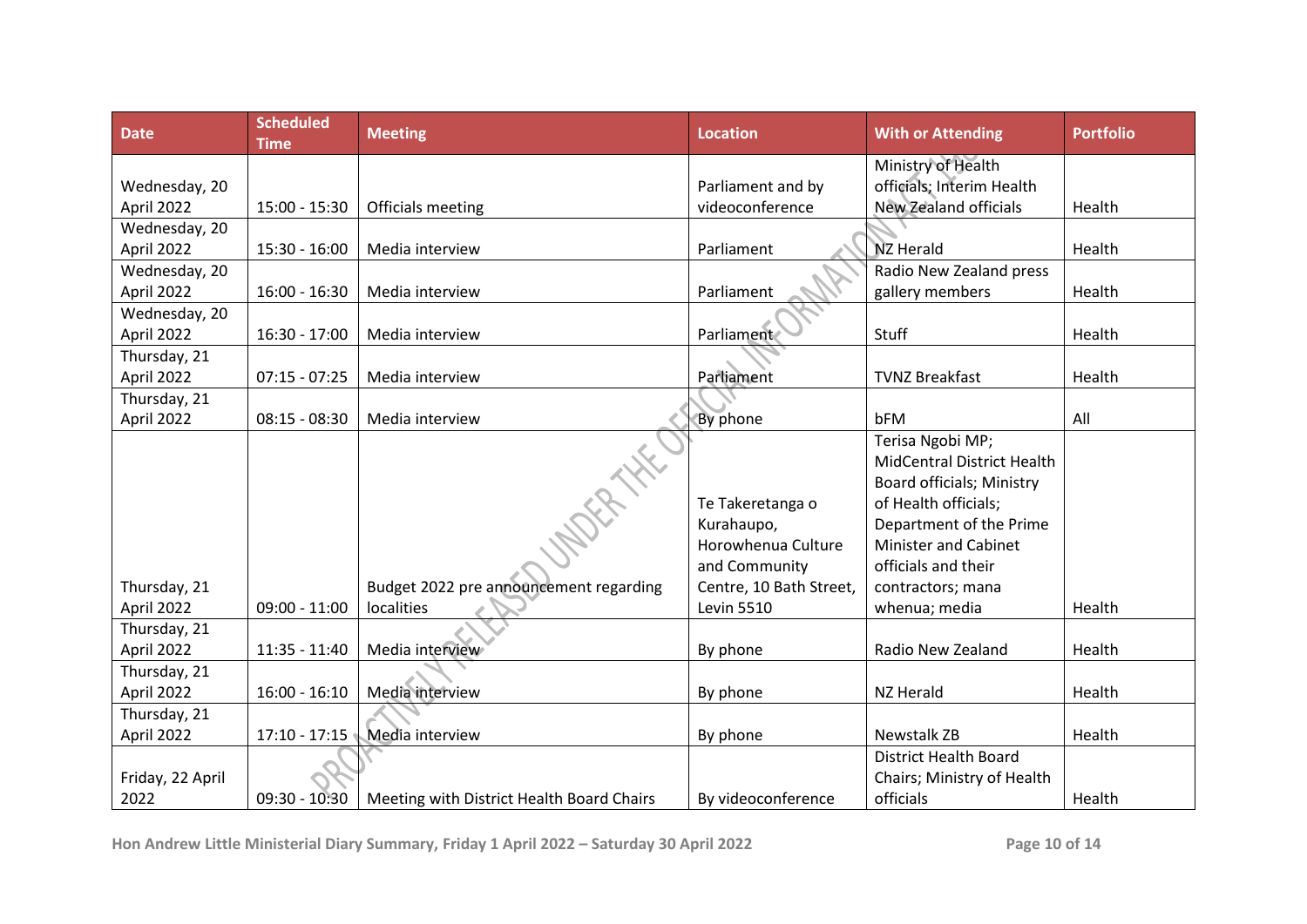| <b>Date</b>      | <b>Scheduled</b><br><b>Time</b> | <b>Meeting</b>                              | <b>Location</b>         | <b>With or Attending</b>         | <b>Portfolio</b>    |
|------------------|---------------------------------|---------------------------------------------|-------------------------|----------------------------------|---------------------|
| Friday, 22 April |                                 |                                             |                         | <b>Interim Health New</b>        |                     |
| 2022             | $10:35 - 11:30$                 | Officials meeting                           | By videoconference      | Zealand officials                | Health              |
| Friday, 22 April |                                 |                                             |                         |                                  |                     |
| 2022             | $11:30 - 12:15$                 | Officials meeting                           | By videoconference      | Ministry of Health               | Health              |
| Friday, 22 April |                                 |                                             |                         |                                  |                     |
| 2022             | 15:20 - 15:30                   | Media interview                             | Parliament              | Newshub                          | Health              |
| Friday, 22 April |                                 | Phone call with Northland District Health   |                         | <b>Northland District Health</b> |                     |
| 2022             | 15:34 - 15:45                   | <b>Board Chair</b>                          | By phone                | <b>Board Chair</b>               | Health              |
|                  |                                 |                                             |                         | Waikato-Tainui                   |                     |
|                  |                                 |                                             | Kokiri Centre, 94 Riria | representatives; Māori           | Treaty of           |
| Sunday, 24 April |                                 | Waikato-Tainui engagement programme: iwi    | Kereopa Memorial        | <b>Crown Relations: Te</b>       | Waitangi            |
| 2022             | $10:30 - 13:00$                 | presentations                               | Drive, Raglan 3297      | Arawhiti officials               | <b>Negotiations</b> |
|                  |                                 |                                             |                         | Waikato-Tainui                   |                     |
|                  |                                 |                                             |                         | representatives; Māori           | Treaty of           |
| Sunday, 24 April |                                 | Waikato-Tainui engagement programme:        | Various sites around    | <b>Crown Relations: Te</b>       | Waitangi            |
| 2022             | $13:00 - 14:00$                 | specific site visits                        | Raglan area             | Arawhiti officials               | <b>Negotiations</b> |
|                  |                                 |                                             |                         | Waikato-Tainui                   |                     |
|                  |                                 |                                             | Kokiri Centre, 94 Riria | representatives; Māori           | Treaty of           |
| Sunday, 24 April |                                 | Waikato-Tainui engagement programme: iwi    | Kereopa Memorial        | <b>Crown Relations: Te</b>       | Waitangi            |
| 2022             | $14:00 - 15:30$                 | presentations                               | Drive, Raglan 3297      | Arawhiti officials               | <b>Negotiations</b> |
|                  |                                 |                                             | Pukeahu National War    |                                  |                     |
|                  |                                 |                                             | Memorial Park, State    |                                  |                     |
| Monday, 25       |                                 | Represent Government at Service of          | Highway 1, Te Aro,      | Veterans; dignitaries;           | All-of-             |
| April 2022       | $10:50 - 11:56$                 | <b>National Commemoration for Anzac Day</b> | Wellington 6011         | attendees                        | government          |
|                  |                                 |                                             |                         | Interim Health New               |                     |
|                  |                                 |                                             |                         | Zealand officials; Interim       |                     |
| Tuesday, 26      |                                 |                                             | Parliament and by       | Māori Health Authority           |                     |
| April 2022       | $08:30 - 09:00$                 | Officials meeting                           | videoconference         | officials                        | Health              |
|                  |                                 |                                             |                         |                                  |                     |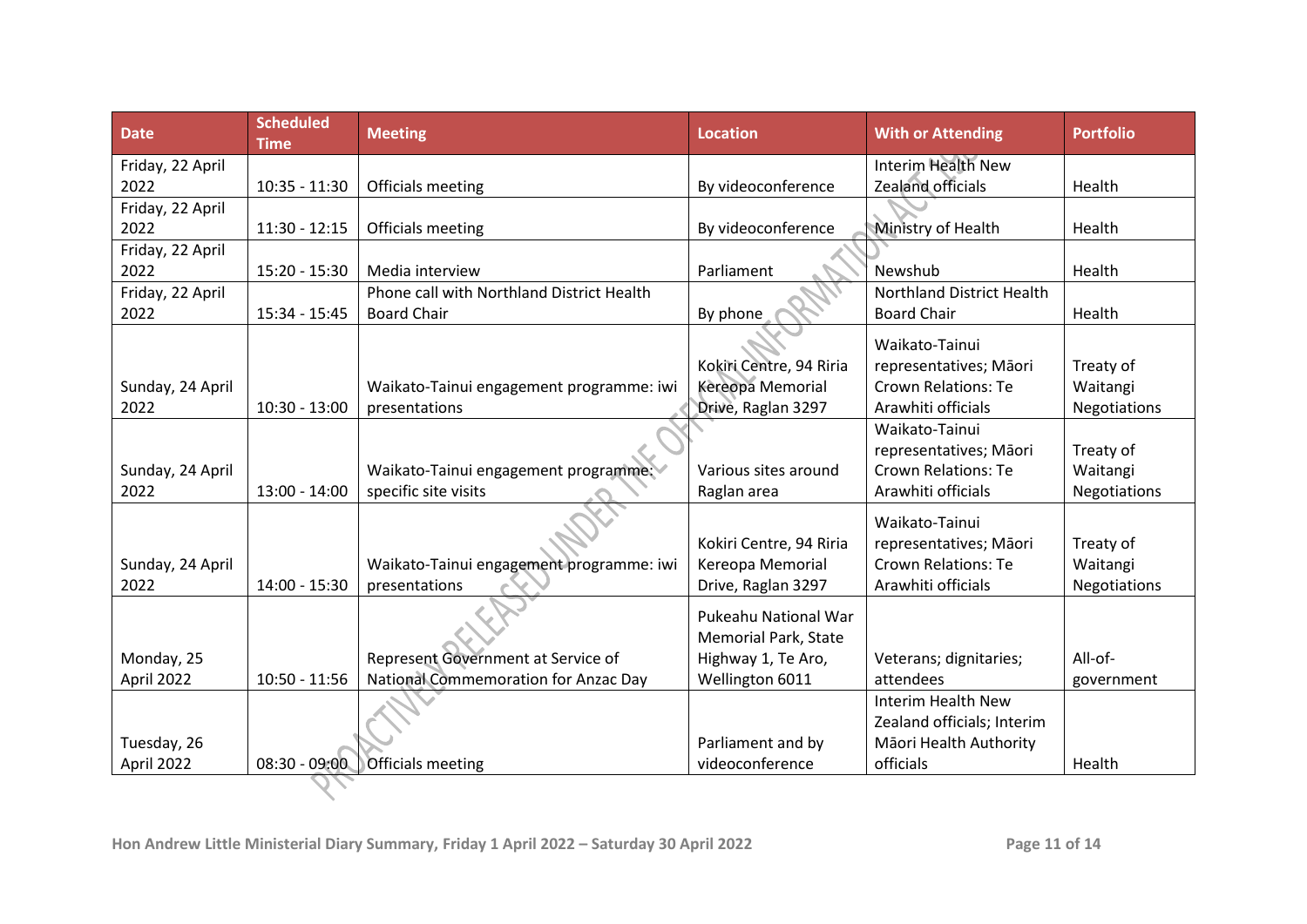| <b>Date</b>   | <b>Scheduled</b><br><b>Time</b> | <b>Meeting</b>                        | <b>Location</b>         | <b>With or Attending</b>          | <b>Portfolio</b>    |
|---------------|---------------------------------|---------------------------------------|-------------------------|-----------------------------------|---------------------|
|               |                                 |                                       |                         | Ministers; Ministry of            |                     |
|               |                                 |                                       |                         | Health officials; Interim         |                     |
|               |                                 |                                       |                         | <b>Health New Zealand</b>         |                     |
| Tuesday, 26   |                                 |                                       | Parliament and by       | officials; Interim Māori          |                     |
| April 2022    | $09:05 - 09:30$                 | Officials meeting                     | videoconference         | <b>Health Authority officials</b> | Health              |
|               |                                 |                                       |                         | Ngāti Rangi                       |                     |
|               |                                 |                                       |                         | representatives; Māori            | Treaty of           |
| Tuesday, 26   |                                 |                                       |                         | <b>Crown Relations: Te</b>        | Waitangi            |
| April 2022    | $10:00 - 10:45$                 | Meeting with Ngati Rangi              | By videoconference      | Arawhiti officials                | Negotiations        |
|               |                                 |                                       |                         |                                   | Treaty of           |
| Tuesday, 26   |                                 |                                       |                         | <b>Māori Crown Relations:</b>     | Waitangi            |
| April 2022    | $11:30 - 12:00$                 | Officials meeting                     | By videoconference      | Te Arawhiti officials             | Negotiations        |
|               |                                 |                                       | Ministry of Health, 133 |                                   |                     |
|               |                                 |                                       | Molesworth Street,      |                                   |                     |
|               |                                 |                                       | Thorndon, Wellington    | Sector representatives;           |                     |
| Tuesday, 26   |                                 | Attend sector consultation on Interim | 6011 and by             | Ministry of Health                |                     |
| April 2022    | $12:30 - 14:00$                 | Government Policy Statement           | videoconference         | officials; attendees              | Health              |
|               |                                 |                                       |                         | Mark Dunajtschik; guests          |                     |
|               |                                 |                                       |                         | accompanying Mr                   |                     |
| Tuesday, 26   |                                 |                                       |                         | Dunajtschik; Ministry of          |                     |
| April 2022    | $14:30 - 15:00$                 | Meeting with Mark Dunajtschik         | Parliament              | <b>Health officials</b>           | Health              |
|               |                                 |                                       |                         | Department of the Prime           |                     |
|               |                                 |                                       |                         | <b>Minister and Cabinet</b>       |                     |
|               |                                 |                                       |                         | officials and their               |                     |
| Tuesday, 26   |                                 |                                       |                         | contractors; Ministry of          |                     |
| April 2022    | $15:15 - 16:00$                 | Officials meeting                     | By videoconference      | <b>Health officials</b>           | Health              |
|               |                                 |                                       |                         |                                   |                     |
|               |                                 |                                       |                         |                                   | Withheld            |
|               |                                 |                                       |                         | Te Kawa Mataaho                   | subject to          |
| Wednesday, 27 |                                 |                                       |                         | <b>Public Service</b>             | $s(9)(2)(f)(iv)$ of |
| April 2022    | 11:00 - 11:30                   | Officials meeting                     | Parliament              | <b>Commission officials</b>       | the Official        |

**Hon Andrew Little Ministerial Diary Summary, Friday 1 April 2022 – Saturday 30 April 2022 Page 12 of 14**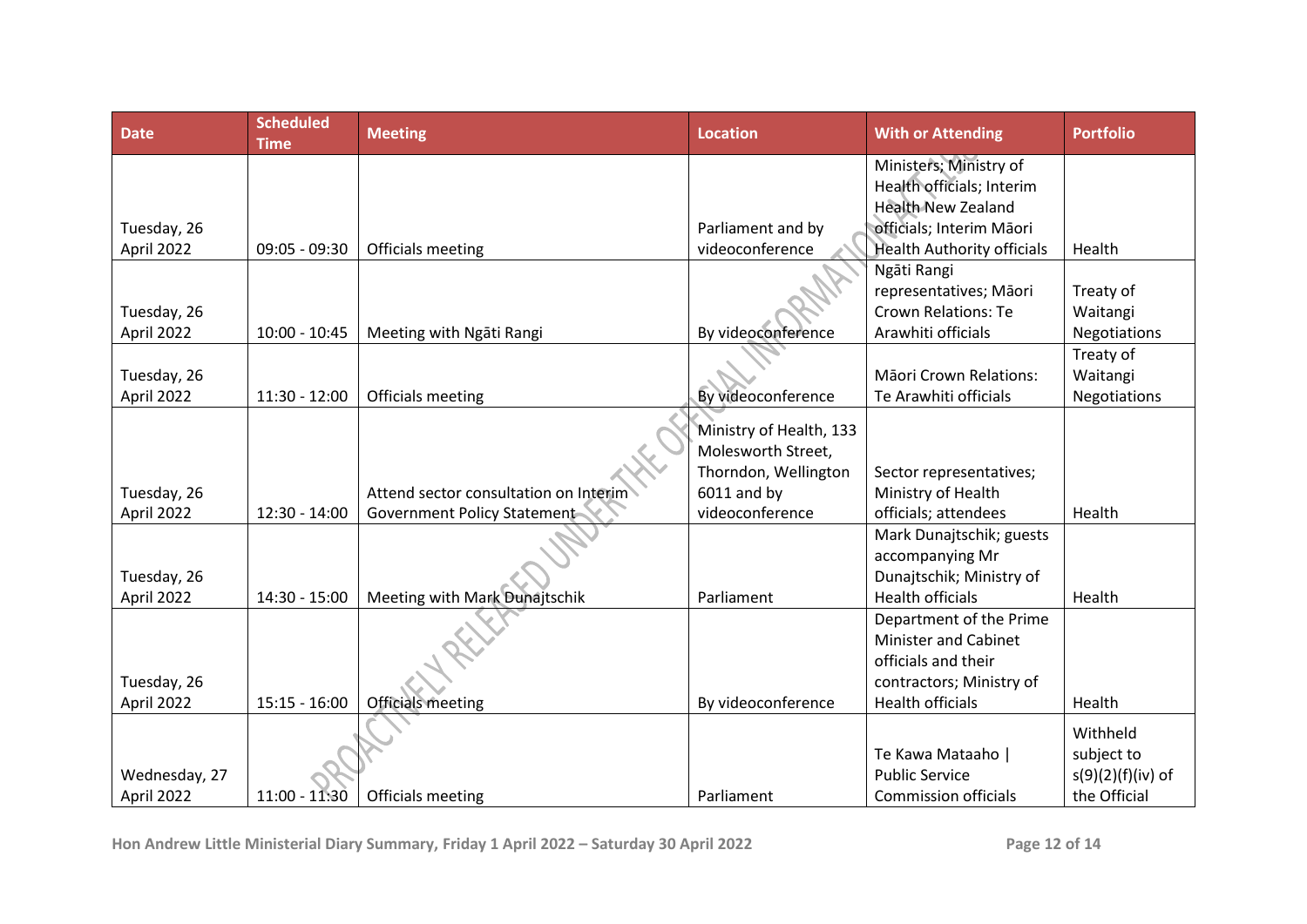| <b>Date</b>   | <b>Scheduled</b><br><b>Time</b> | <b>Meeting</b>           | <b>Location</b>       | <b>With or Attending</b>         | <b>Portfolio</b>               |
|---------------|---------------------------------|--------------------------|-----------------------|----------------------------------|--------------------------------|
|               |                                 |                          |                       |                                  | <b>Information Act</b><br>1982 |
|               |                                 |                          |                       |                                  |                                |
|               |                                 |                          |                       |                                  |                                |
|               |                                 |                          |                       | Te Korowai                       |                                |
|               |                                 |                          |                       | representatives; Māori           | Treaty of                      |
| Wednesday, 27 |                                 |                          |                       | <b>Crown Relations: Te</b>       | Waitangi                       |
| April 2022    | $16:00 - 16:30$                 | Meeting with Te Korowai  | Parliament            | Arawhiti officials               | Negotiations                   |
| Wednesday, 27 |                                 |                          |                       | Interim Māori Health             |                                |
| April 2022    | $16:30 - 17:00$                 | <b>Officials meeting</b> | By phone              | <b>Authority Chief Executive</b> | Health                         |
| Thursday, 28  |                                 |                          |                       |                                  |                                |
| April 2022    | $07:30 - 07:45$                 | Media interview          | By phone              | Radio New Zealand                | Health                         |
| Thursday, 28  |                                 |                          |                       |                                  |                                |
| April 2022    | $08:15 - 08:30$                 | Media interview          | By phone              | bFM                              | All                            |
|               |                                 |                          | NZME Auckland, 2      |                                  |                                |
|               |                                 |                          | Graham Street,        |                                  |                                |
| Thursday, 28  |                                 |                          | Auckland CBD,         |                                  |                                |
| April 2022    | $10:15 - 11:00$                 | Media interview          | Auckland 1010         | NZ Herald                        | Health                         |
|               |                                 |                          | <b>TVNZ Auckland</b>  |                                  |                                |
|               |                                 |                          | studios, 100 Victoria |                                  |                                |
|               |                                 |                          | Street West, Auckland |                                  |                                |
| Thursday, 28  |                                 |                          | Central, Auckland     |                                  |                                |
| April 2022    | $11:15 - 12:15$                 | Media interview          | 1010                  | 1News                            | Health                         |
|               |                                 |                          |                       |                                  |                                |
|               |                                 |                          |                       |                                  |                                |
|               |                                 |                          |                       |                                  |                                |
|               |                                 |                          |                       |                                  |                                |
|               |                                 |                          |                       |                                  |                                |
|               |                                 |                          |                       |                                  |                                |